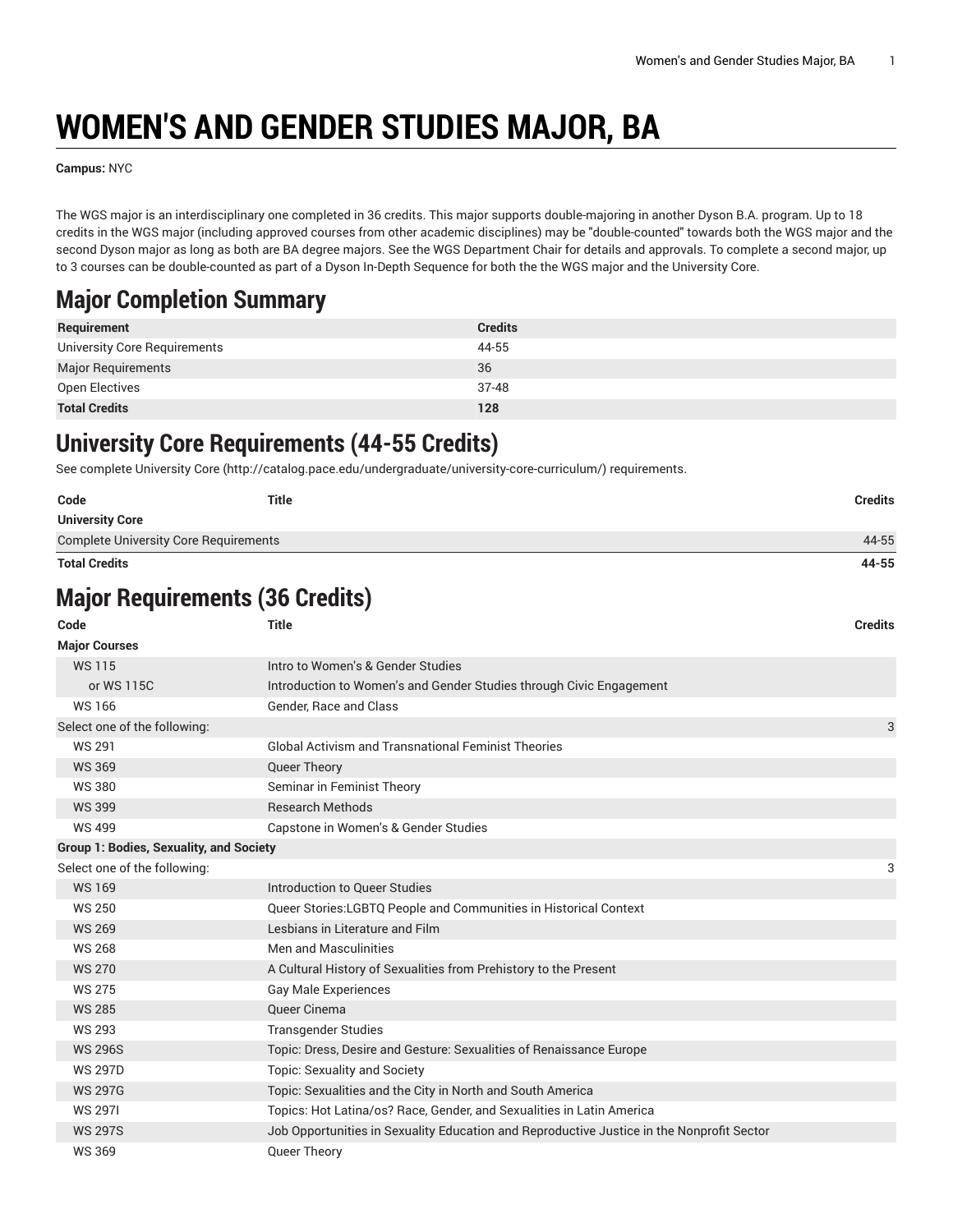| <b>BIO 115</b>                                                | <b>Human Sexuality</b>                                                                           |    |
|---------------------------------------------------------------|--------------------------------------------------------------------------------------------------|----|
| <b>INT 297J</b>                                               | Performing Identities: Cross-Dressing and Gendered Personas in Drama                             |    |
| <b>ITA 154T</b>                                               | Gender and Sexuality, Italian Style                                                              |    |
| <b>LIT 345</b>                                                | <b>Literatures of Diversity</b>                                                                  |    |
| <b>PSY 234</b>                                                | <b>Human Sexual Behavior</b>                                                                     |    |
| <b>Group 2: Social Justice</b>                                |                                                                                                  |    |
| Select one of the following:                                  |                                                                                                  | 3  |
| <b>WS169</b>                                                  | Introduction to Queer Studies                                                                    |    |
| <b>WS180</b>                                                  | Non-Profit Skills for Social Justice                                                             |    |
| <b>WS 234</b>                                                 | The Girl Child-A Global Perspective                                                              |    |
| <b>WS 280</b>                                                 | Internship in Women's and Gender Studies                                                         |    |
| WS 291                                                        | <b>Global Activism and Transnational Feminist Theories</b>                                       |    |
| <b>WS 297E</b>                                                | "How to Change the World": An Introduction to Feminist Activism and Social Change                |    |
| <b>WS 297F</b>                                                | Topic: Girl's Activism in the 21st Century                                                       |    |
| <b>WS 297H</b>                                                | Topic: Women, Gender, and Feminisms in Latin America                                             |    |
| <b>WS 297X</b>                                                | Gender and Human Rights: an Introduction to Transnational Feminist Activism                      |    |
| <b>POL 250</b>                                                | <b>Gender and Politics</b>                                                                       |    |
| <b>PSY 296Z</b>                                               | Topic: Children and Youth - A Global Perspective                                                 |    |
| <b>SOC 222</b>                                                | Gender and Social Change                                                                         |    |
| Group 3: Media, History, & Culture                            |                                                                                                  |    |
| Select one of the following:                                  |                                                                                                  | 3  |
| <b>WS169</b>                                                  | Introduction to Queer Studies                                                                    |    |
| <b>WS 220</b>                                                 | The Medieval Woman                                                                               |    |
| <b>WS 267</b>                                                 | Meanings and Models of Motherhood in European History and Literature                             |    |
| <b>WS 268</b>                                                 | <b>Men and Masculinities</b>                                                                     |    |
| <b>WS 288</b>                                                 | Women and Film: Past and Present                                                                 |    |
| <b>WS 289</b>                                                 | <b>Science Fiction and Gender</b>                                                                |    |
| <b>WS 325</b>                                                 | Mini-skirts and Headscarves: Gender, Nationality, and Migration in Modern Europe                 |    |
| <b>HIS 280</b>                                                | History of American Women                                                                        |    |
| <b>HIS 281</b>                                                | European Women and Social Change                                                                 |    |
| <b>INT 198K</b>                                               | <b>Gender and Television</b>                                                                     |    |
| <b>LIT 211W</b>                                               | Women in Literature I                                                                            |    |
| <b>LIT 212W</b>                                               | Women in Literature II                                                                           |    |
| <b>LIT 351A</b>                                               | Early Modern Literature: Early Modern Women's Writing                                            |    |
| LIT 379                                                       | Feminist Issues in Literature                                                                    |    |
| <b>LIT 384</b>                                                |                                                                                                  |    |
| <b>Required Electives</b>                                     |                                                                                                  |    |
|                                                               | Select a total of 12 credits of coursework from one or both of the following lists: <sup>1</sup> | 12 |
| Elective Courses from WS Department (p. 2)                    |                                                                                                  |    |
| Elective Courses from Disciplines in Other Departments (p. 3) |                                                                                                  |    |
| <b>Total Credits</b>                                          |                                                                                                  | 24 |

1 See WS department chair for guidance and to learn of newly approved electives. Note that most of the listed available elective courses are 3 credit ones.

#### <span id="page-1-0"></span>**Elective Courses from WS Department**

| Code          | Title                                                                | Credits       |
|---------------|----------------------------------------------------------------------|---------------|
| <b>WS180</b>  | Non-Profit Skills for Social Justice                                 | $\mathcal{B}$ |
| <b>WS 220</b> | The Medieval Woman                                                   | 3             |
| WS 250        | Queer Stories: LGBTQ People and Communities in Historical Context    | 3             |
| <b>WS 267</b> | Meanings and Models of Motherhood in European History and Literature | 6             |
| <b>WS 268</b> | Men and Masculinities                                                | $\mathcal{B}$ |
| <b>WS 269</b> | Lesbians in Literature and Film                                      | $\mathcal{A}$ |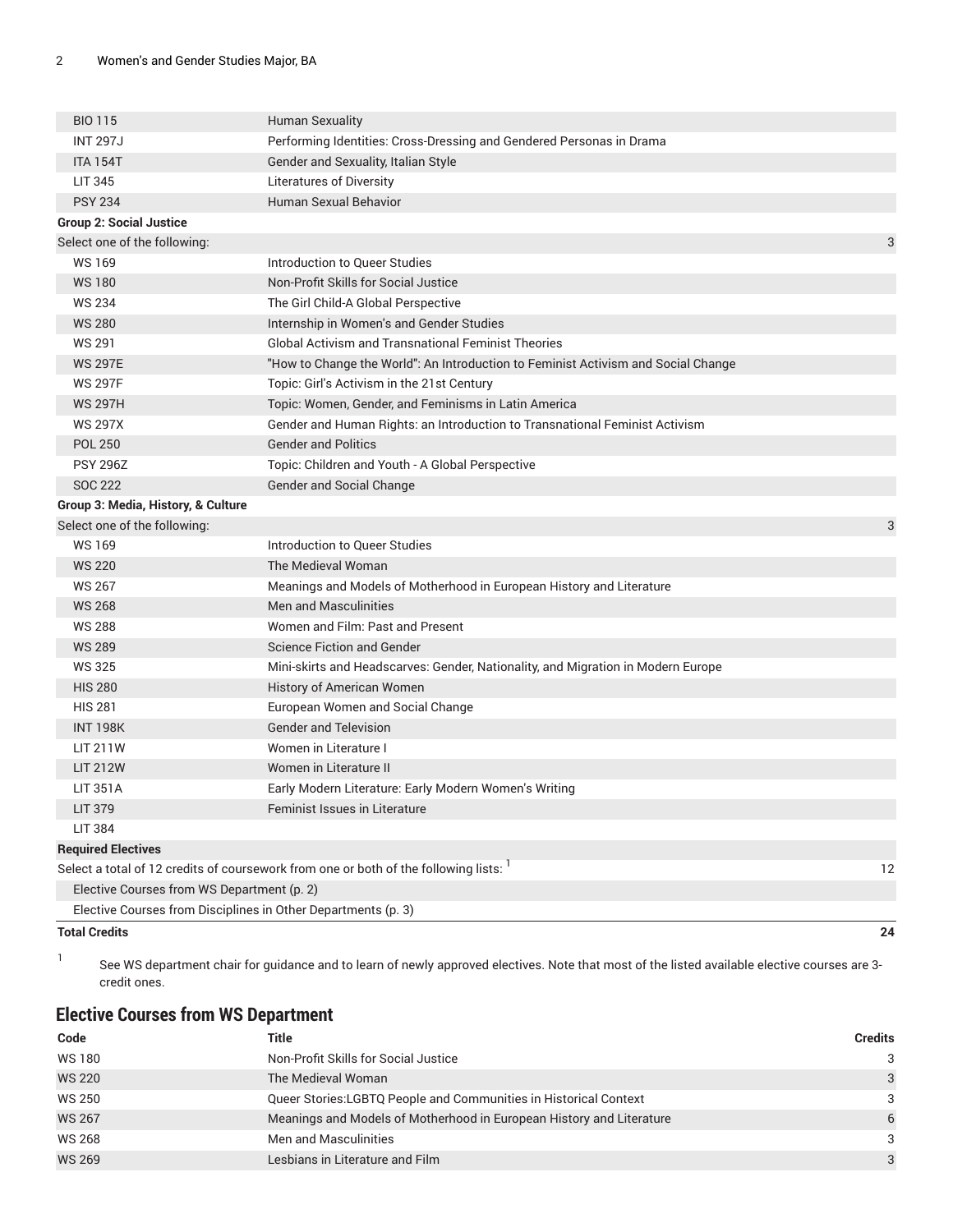| <b>WS 270</b>   | A Cultural History of Sexualities from Prehistory to the Present                          | 3       |
|-----------------|-------------------------------------------------------------------------------------------|---------|
| <b>WS 271</b>   | Women in Jeopardy                                                                         | 3       |
| <b>WS 275</b>   | <b>Gay Male Experiences</b>                                                               | 3       |
| <b>WS 277</b>   | Women in the Arthurian Legends: Medieval to Modern                                        | 3       |
| <b>WS 280</b>   | Internship in Women's and Gender Studies                                                  | $1 - 6$ |
| <b>WS 285</b>   | Queer Cinema                                                                              | 3       |
| <b>WS 288</b>   | Women and Film: Past and Present                                                          | 3       |
| <b>WS 289</b>   | <b>Science Fiction and Gender</b>                                                         | 3       |
| <b>WS 291</b>   | <b>Global Activism and Transnational Feminist Theories</b>                                | 3       |
| <b>WS 293</b>   | <b>Transgender Studies</b>                                                                | 3       |
| <b>WS 296</b>   | Topics in Women's Studies                                                                 | 3       |
| <b>WS 296F</b>  | Topic: Living Under Fire - Women and Warfare                                              | 3       |
| <b>WS 296T</b>  | Topic: Melodrama in America                                                               | 3       |
| <b>WS 297A</b>  | Topic: Asian/American Women                                                               | 3       |
| <b>WS 297D</b>  | <b>Topic: Sexuality and Society</b>                                                       | 3       |
| <b>WS 297E</b>  | "How to Change the World": An Introduction to Feminist Activism and Social Change         | 3       |
| <b>WS 297F</b>  | Topic: Girl's Activism in the 21st Century                                                | 3       |
| <b>WS 297G</b>  | Topic: Sexualities and the City in North and South America                                | 3       |
| <b>WS 297H</b>  | Topic: Women, Gender, and Feminisms in Latin America                                      | 3       |
| <b>WS 2971</b>  | Topics: Hot Latina/os? Race, Gender, and Sexualities in Latin America                     | 3       |
| <b>WS 297S</b>  | Job Opportunities in Sexuality Education and Reproductive Justice in the Nonprofit Sector | 3       |
| <b>WS 297X</b>  | Gender and Human Rights: an Introduction to Transnational Feminist Activism               | 3       |
| <b>WS 325</b>   | Mini-skirts and Headscarves: Gender, Nationality, and Migration in Modern Europe          | 3       |
| <b>WS 369</b>   | Queer Theory                                                                              | 3       |
| <b>INT 297J</b> | Performing Identities: Cross-Dressing and Gendered Personas in Drama                      | 6       |

#### <span id="page-2-0"></span>**Elective Courses from Disciplines in Other Departments**

| Code            | <b>Title</b>                                                                                        | <b>Credits</b> |
|-----------------|-----------------------------------------------------------------------------------------------------|----------------|
| <b>ANT 115</b>  | Kinship and the Family                                                                              | 3              |
| <b>ANT 296D</b> | Topic: Anthropological Perspective of Women and Warfare                                             | 3              |
| <b>ANT 296L</b> | Women and Gender Through a Global Perspective                                                       | 3              |
| <b>ANT 296T</b> | <b>Topic: Sexuality and Nation Building</b>                                                         | 3              |
| <b>ANT 296W</b> | Topic: Sexuality and Culture                                                                        | 3              |
| <b>BIO 115</b>  | <b>Human Sexuality</b>                                                                              | 3              |
| <b>CRJ 249</b>  |                                                                                                     | 3              |
| <b>CRJ 375</b>  | Criminal Justice System Responses to Domestic Violence and Child Abuse                              | 3              |
| ECO 356         | <b>Labor Economics</b>                                                                              | 3              |
| <b>HIS 280</b>  | <b>History of American Women</b>                                                                    | 3              |
| <b>HIS 281</b>  | European Women and Social Change                                                                    | 3              |
| <b>INT 197C</b> | American Women in Literature and Life: The Changing Roles of American Women                         | $\overline{7}$ |
| <b>INT 296S</b> | Beyond the Veil: Women in Middle Eastern History and Literature                                     | 6              |
| <b>INT 296W</b> | Children in Urban Society                                                                           | 6              |
| <b>LAS 150</b>  | Modern Latin American Divas: Female Political, Social and Cultural Leadership in the Republican Era | 6              |
| <b>LIT 211</b>  | <b>Topics in Literature</b>                                                                         |                |
| <b>LIT 211W</b> | Women in Literature I                                                                               | 3              |
| <b>LIT 212</b>  |                                                                                                     | 3              |
| <b>LIT 212W</b> | Women in Literature II                                                                              | 3              |
| <b>LIT 212Y</b> | <b>American Women Writers</b>                                                                       | 3              |
| <b>LIT 303</b>  | Introduction to Cultural Studies                                                                    | 3              |
| <b>LIT 308</b>  | Women and American Literature                                                                       | 3              |
| LIT 326         | African American Literature                                                                         | 3              |
| <b>LIT 329</b>  | <b>Literary Theory and Criticism</b>                                                                | 3              |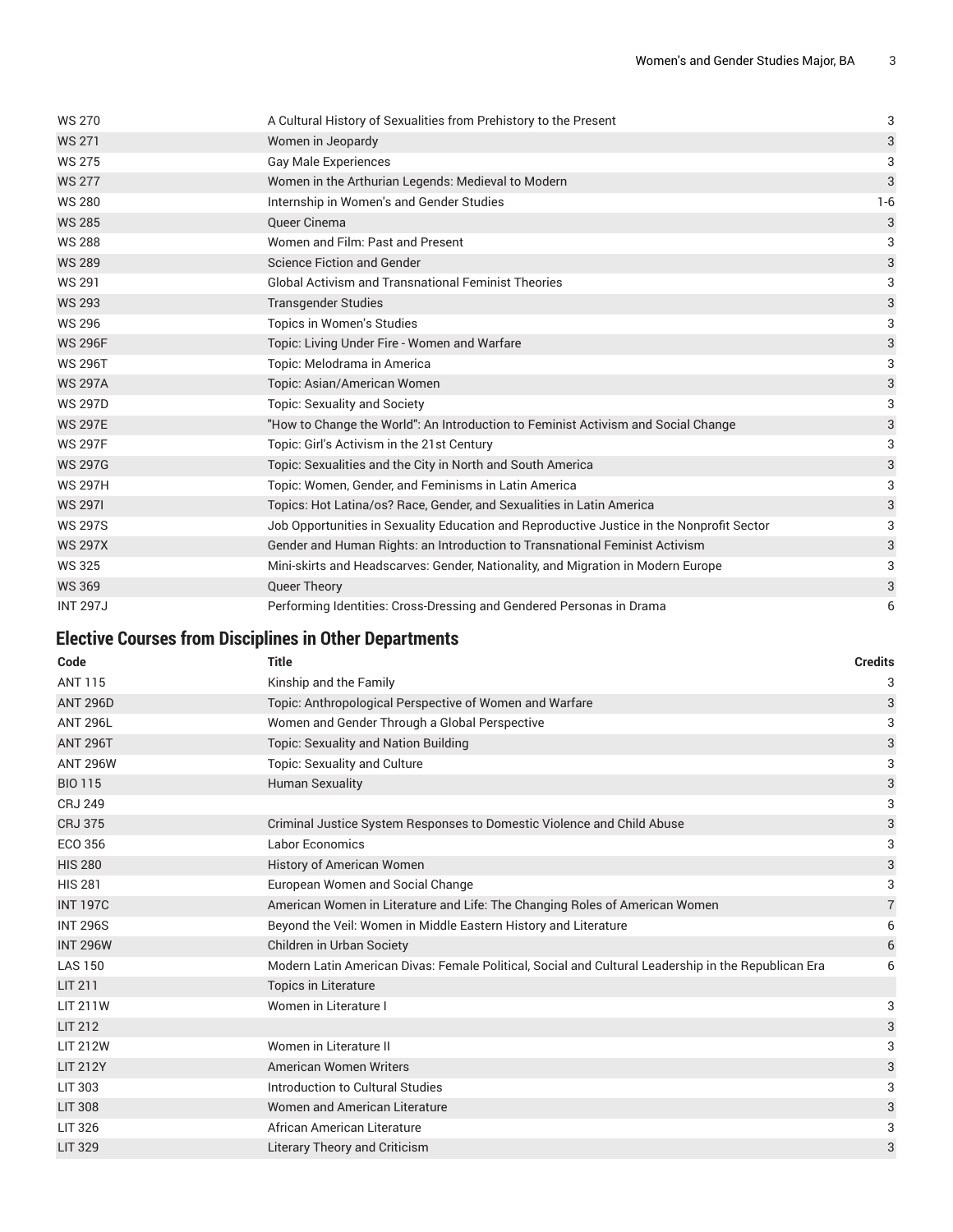| <b>LIT 345</b>  | Literatures of Diversity                              | 3                         |
|-----------------|-------------------------------------------------------|---------------------------|
| <b>LIT 351A</b> | Early Modern Literature: Early Modern Women's Writing | 3                         |
| LIT 363         | Shakespeare: Before 1600                              | 3                         |
| <b>LIT 369R</b> | Great Authors: Jane Austen                            | 3                         |
| <b>LIT 379</b>  | Feminist Issues in Literature                         | 3                         |
| <b>LIT 384</b>  |                                                       | $\ensuremath{\mathsf{3}}$ |
| <b>NUR161</b>   |                                                       | 3                         |
| <b>NUR 241</b>  |                                                       | 3                         |
| <b>POL 250</b>  | <b>Gender and Politics</b>                            | 3                         |
| <b>PSY 227</b>  | Psychology of Women                                   | 3                         |
| <b>PSY 234</b>  | Human Sexual Behavior                                 | 3                         |
| <b>POL 247</b>  | International Law and Human Rights                    | $\ensuremath{\mathsf{3}}$ |
| <b>PSY 296Z</b> | Topic: Children and Youth - A Global Perspective      | 3                         |
| <b>PSY 320</b>  | Abnormal Psychology I                                 | 3                         |
| <b>RES 296D</b> | Topic: Women in World Religions                       | 3                         |
| SOC 116         | Sociology of Deviance                                 | $\ensuremath{\mathsf{3}}$ |
| SOC 215         | Sociology of the Family                               | 3                         |
| <b>SOC 222</b>  | Gender and Social Change                              | 3                         |
| <b>SOC 248</b>  | <b>Social Movements</b>                               | 3                         |
| <b>SPA 480A</b> | Seminar. Women Writers of Spain and America           | 3                         |
|                 |                                                       |                           |

# **Open Electives (37-48 Credits)**

| Code                      | <b>Title</b>                                                                       | <b>Credits</b>            |
|---------------------------|------------------------------------------------------------------------------------|---------------------------|
| <b>Open Electives</b>     |                                                                                    |                           |
| Select 37-48 credits      |                                                                                    | $37 - 48$                 |
| <b>Total Credits</b>      |                                                                                    | $37 - 48$                 |
| <b>Course</b>             | <b>Title</b>                                                                       | <b>Credits</b>            |
| <b>First Year</b>         |                                                                                    |                           |
| Fall                      |                                                                                    |                           |
| <b>ENG 110</b>            | Composition                                                                        | 3                         |
| <b>WS115</b>              | Intro to Women's & Gender Studies                                                  | 3                         |
| <b>UNV 101</b>            | First-Year Seminar. Introduction to University Community                           | п.                        |
|                           | Take any one remaining Area of Knowledge course                                    | $\ensuremath{\mathsf{3}}$ |
|                           | Take any one remaining Area of Knowledge course and Learning Community (LC) course | 6                         |
|                           | <b>Credits</b>                                                                     | 16                        |
| <b>Spring</b>             |                                                                                    |                           |
| <b>WS166</b>              | Gender, Race and Class                                                             | 3                         |
| <b>ENG 120</b>            | <b>Critical Writing</b>                                                            | $\overline{4}$            |
| <b>MAT 102</b>            | Mathematics for Life (Or MAT 104 for double majors that require it)                | 3                         |
| One Lab science course    |                                                                                    | $3 - 4$                   |
| <b>COM 200</b>            | <b>Public Speaking</b>                                                             | 3                         |
|                           | <b>Credits</b>                                                                     | $16-17$                   |
| <b>Second Year</b>        |                                                                                    |                           |
| Fall                      |                                                                                    |                           |
| One elective course in WS |                                                                                    | 3                         |
|                           | WS Group 1 Elective, "Bodies, Sexuality, and Society"                              | $\mathbf{3}$              |
| <b>CIS 101</b>            | Introduction to Computing                                                          | 3                         |
|                           | First Second Language Course. See Advisor for guidelines                           | $\sqrt{3}$                |
|                           | One Civic Engagement (CE) course or one major elective in subject WS               | 3                         |
|                           | Take any one remaining Area of Knowledge course                                    | $\sqrt{3}$                |
|                           | <b>Credits</b>                                                                     | 18                        |